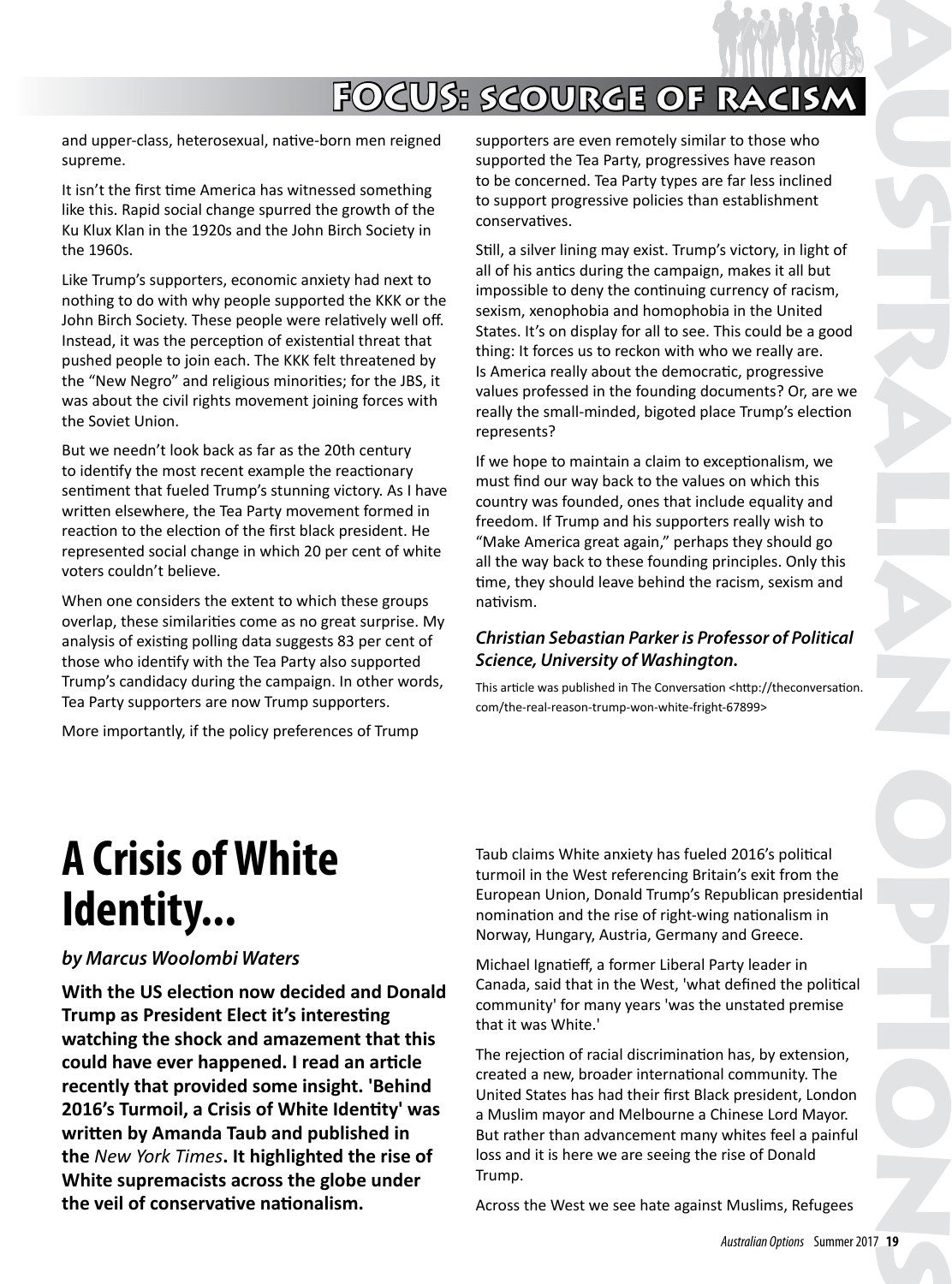### **FOCUS: scourge of racism**



and ethnic minorities with the racist catch cries, "I want my country back," "we are full," "Australia for Australians," and of course "lets make America great again." Lecturer and author Robin DiAngelo, calls this movement "White fragility"; the stress white people feel in trying to understand they are not special and are just another race like any other.

White fragility leads to feelings of insecurity, defensiveness, even threat. It creates a backlash against those perceived as the "other." One example is terrorism seen as an act of people of colour never perpetrated by White people.

Remember the mass murder in the US city of Charleston, where a white man killed nine Black people in a church, seen to be motivated by depression, alienation and mental illness – not terrorism.

In Brisbane Australia, again depression was cited as the cause when an Indian Bus driver, Manmeet Alisher, 29, was burned alive by a white man and Queensland Police and media were quick to suggest, one, the attack was not terrorism and two, not racially motivated. Could you imagine if it was a man of colour killing a white man on public transport?

India's Prime Minister Narendra Modi even called Malcolm Turnbull to express concern felt in India over Mr Alisher's death, in light of the racially-motivated attacks on Indian students recently in Australia. But again these attacks were also denied as being racially motivated.

Consider the Task Force established in Kalgoorlie following the tragic death of Aboriginal teenager Elijah

Doughty run down by a 55yr old white man. The Task Force is focusing on thirty "at risk families" rather than a culture of racism and hate including websites that Debbie Carmody from the Tjuma Pulka Media Aboriginal Corporation says, 'incite violence, and murder towards Wongatha youth, and literally tell people to go out and kill'.

WA Premier Barnett adding 'a new safe house would likely offer young children somewhere to go to late at night. If their parents aren't around or they're not capable at the time.' The undercurrent of racism within the comment takes away from the original crime an Aboriginal teenager killed by a white man and suggests problems associated

towards Aboriginal families instead.

Kalgoorlie's Mayor John Bowler went as far to say "social problems" in his town 'begin with Aboriginal parents', while claiming that each generation of Aboriginal people is 'worse than the one before'. Kalgoorlie is home of the biggest open pit mine in Australia where its website proudly claims it donates \$460 million to the local community each year. So why are our people not benefiting from such support. I will tell you who is benefiting the local Golf Club that just had a \$10 million renovation approved by the local council where the Mayor is a member.

As stated by Co-head of the Royal Commission into the Detention of Children in the NT, Mick Gooda, such mining towns do nothing to lift the quality of life of our people only instead establishing Aboriginal fringe communities out of town 'like we've got in places like Kalgoorlie, Darwin and Alice Springs?' Mr Gooda said.

It's the same in Port Hedland, Australia's largest distribution centre for iron ore where in March 2016 a record of 39.6m tons was exported. Port Hedland boasts \$1 million bungalows and apartment blocks, but in South Hedland, where Ms Dhu infamously died in custody, our people continue to live in squalor and poverty.

As a young Kamilaroi I witnessed the same apartheid (lets start calling it for what it is) practiced when I visited the Aboriginal community of Toomelah just down the road from Goondiwindi. Rather than identify the problem, columnists like Andrew Bolt's maintain their White privilege over Black oppression.